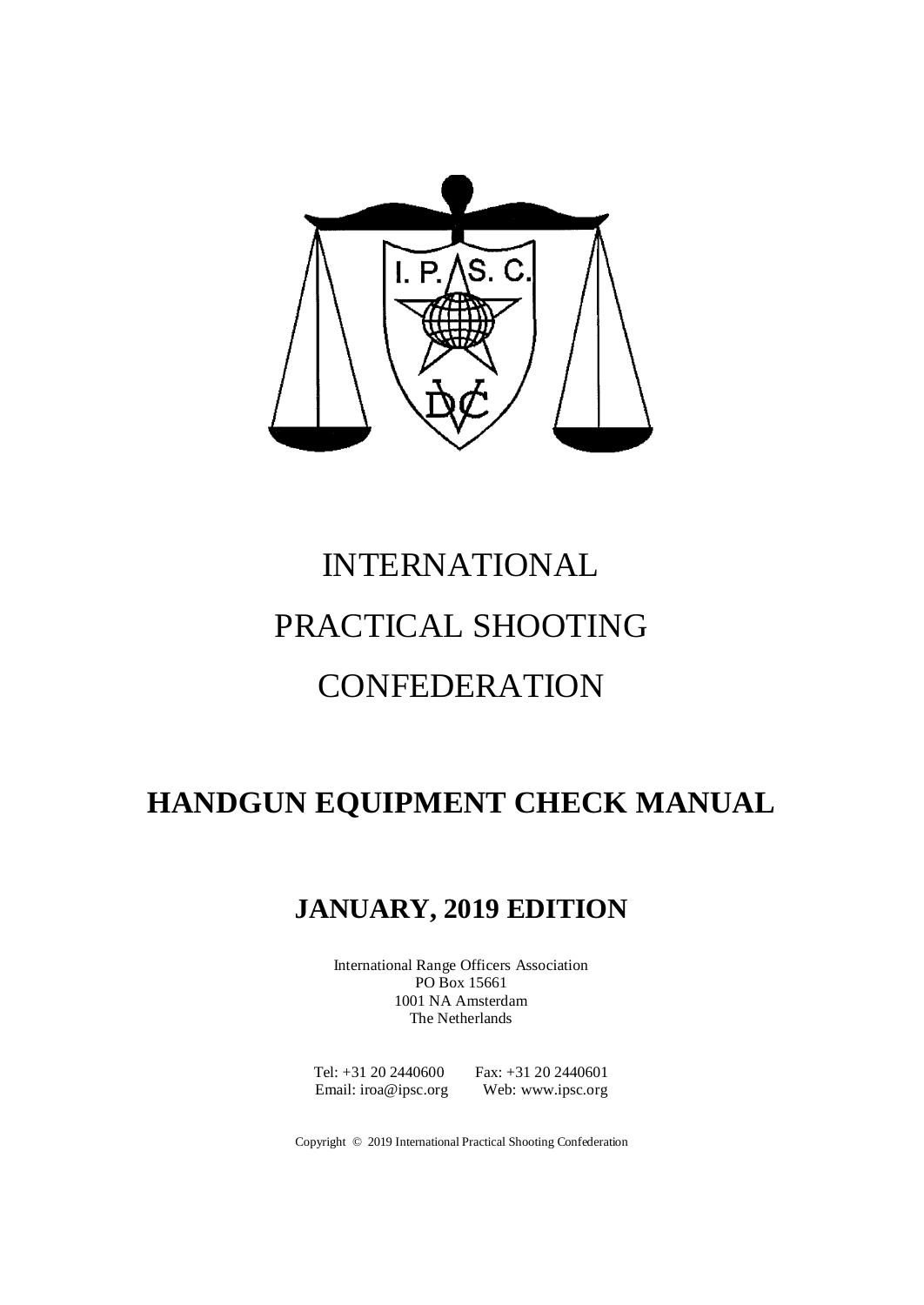



#### **SAFETY CHECK - ALL DIVISIONS**

#### **Rule 5.1.6**

#### **FIREAR SAFETY CHECK - SEMIAUTOMATIC**

**Hammer and Trigger** - While pointing the firearm in a safe direction verify that both the magazine well and chamber are empty. Close the slide. Pointing the firearm in a safe direction lower the hammer by pressing the trigger.

**Manual Safety** - With the hammer cocked and the safety on, press the trigger. The hammer should not drop. With the hammer cocked and the safety on, press the trigger. Release the trigger and take the safety down to the off position. The hammer should remain cocked.

 **Half Cock Notch** - Cock the hammer. Then holding the hammer, press the trigger, and release the Hammer slowly. It should stop in the half cock position.

**Disconnector** - Is mandatory and is checked by:

- **1.** Cocking the hammer, and then
- **2.** Open the slide until the gap between slide and barrel is approximately 1/16" or 1.5mm. ( *The best guns fires only with zero gap* )
- **3.** Press the trigger. The hammer should remain cocked. (*Any exception must be approved by the IPSC Council and published at the IPSC Website*)

#### **FIREARM SAFETY CHECK - REVOLVER**

**Cylinder** - While pointing the firearm in a safe direction, open the cylinder and verify that the firearm is not loaded. Close the cylinder. Always pointing the firearm in a safe direction, pull the trigger and cycle through the cylinder.

**Hammer bar block** - With the cylinder open, cock the hammer. Holding the hammer, press the trigger and ease the hammer forward about 1/8" or 3mm then release the trigger and ease the hammer down. The firing pin should not protrude through the frame.

**Timing** - The cylinder should not have excess rotation when the hammer is cocked. The chamber should be held in the correct alignment to the barrel. Slowly press the trigger in double action, and just prior to the hammer falling; you should detect the cylinder bolt locking into the recess on the cylinder. When locked, and the trigger fully pulled to the rear, there should be very little rotational movement.

#### **BELT, POUCHES, MAGNETS, MAGS AND GUN POSITION – General Compliance**

- 1 Belt Fixed with three loops or equivalent?
- 2 50mm distance from the torso for all divisions (measure from the center of the longest Dimension of handgun grip or any reloading device).
- 3 Muzzle point no further than 1 meter from feet.
- 4 Hell of the Butt of the Handgun must be above the top of the belt.
- 5 Hip Bone All equipment before line in Appendix E1 for CLASSIC, STANDARD and PRODUCTION Divisions.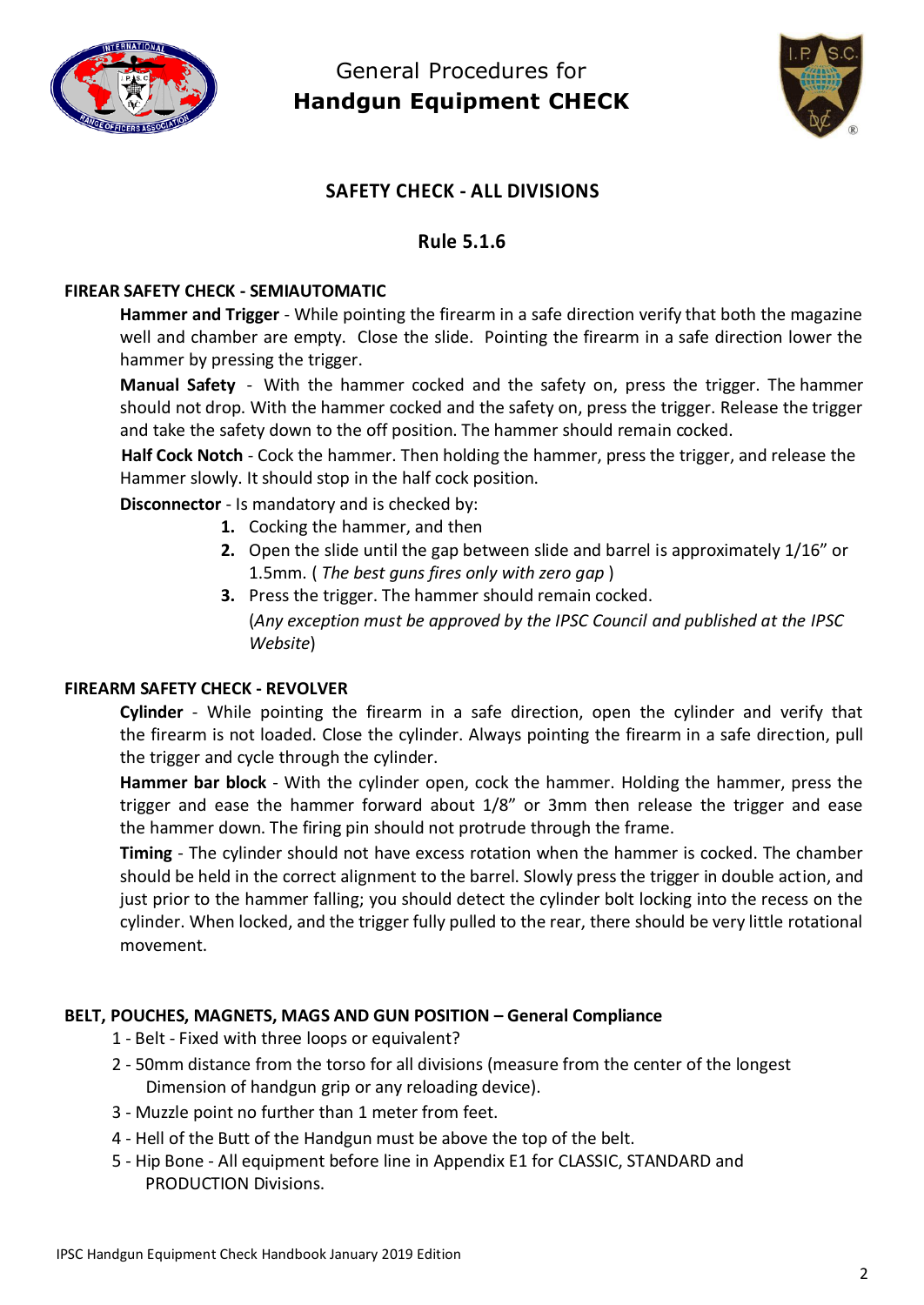



#### **OPEN DIVISION**



- 1 Note in the Equipment Check Sheet any device that can be changed during the Competition like: - Wings to facilitate Table Start.
	- Shadow covers of the lenses.
	- Slide pullers,
	- Thumb Rest or any other attachments.
- 2 Test all magazines to be no more than 170mm.
- 3 For the Chrono only: Any bullet less than 120 Grains for Major Factor is unsafe and must be withdrawn of the Competition.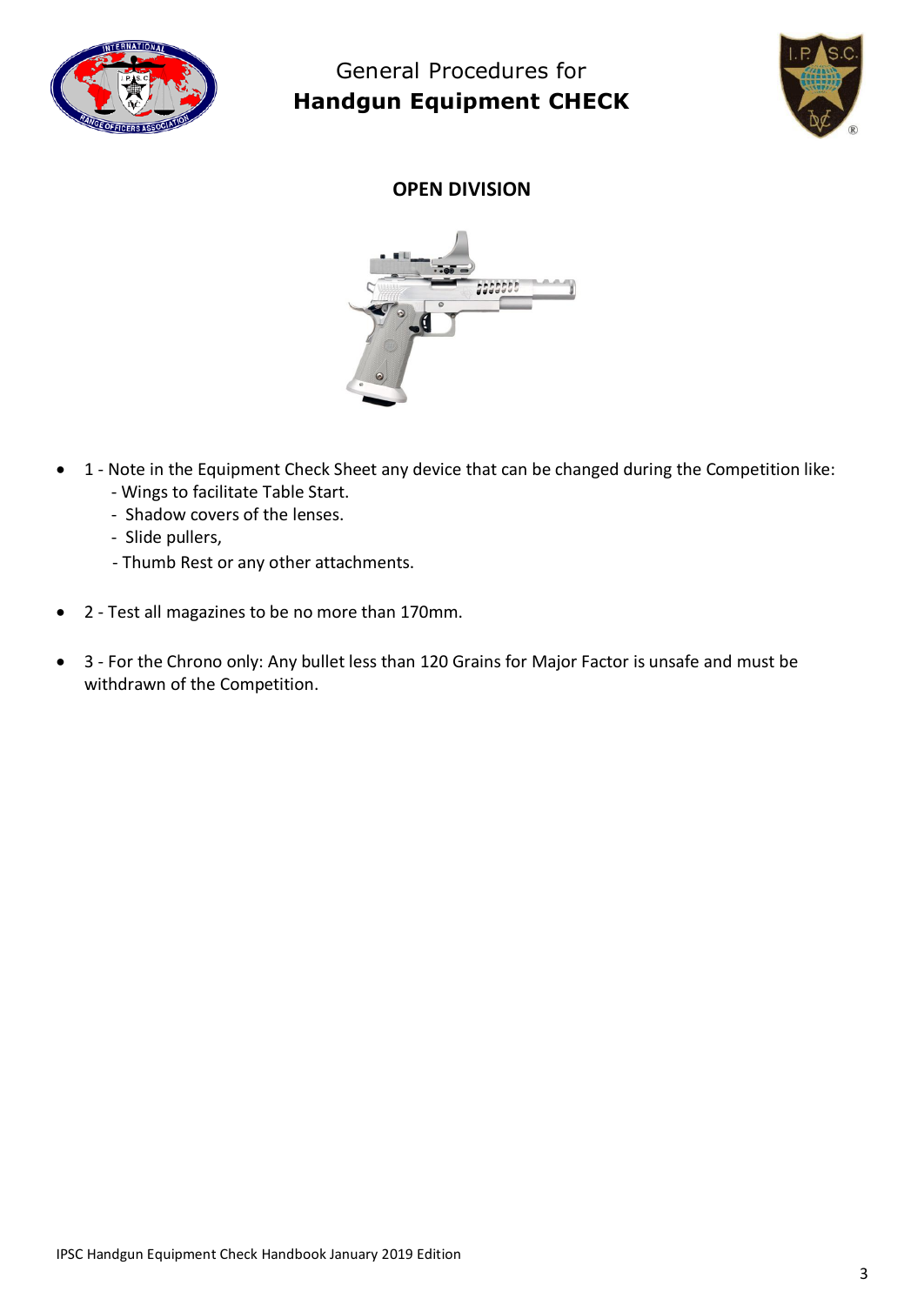



### **STANDARD DIVISION**



- 1 No weight attached to the barrel.
- 2 No compensator or ports.
- 3 Iron Sights only.
- 4 Insert the biggest magazine of the Competitor in the gun.
- 5 Ask Him to put the gun in ready condition (hammer cocked and safety applied) in a box measuring 225mm x 150mm x 45mm (+1mm/-0mm), and:
	- a Parallel to the longest side of the box.
	- b All features fully extended or deployed (slide rackers, thumb rest, etc.).
	- c The sights can be depressed to fit the box.
	- d Slide fully forward.
	- e Hammer cocked.
	- f TEST INSIDE THE BOX: Safety off and pull the trigger, the hammer MUST goes down.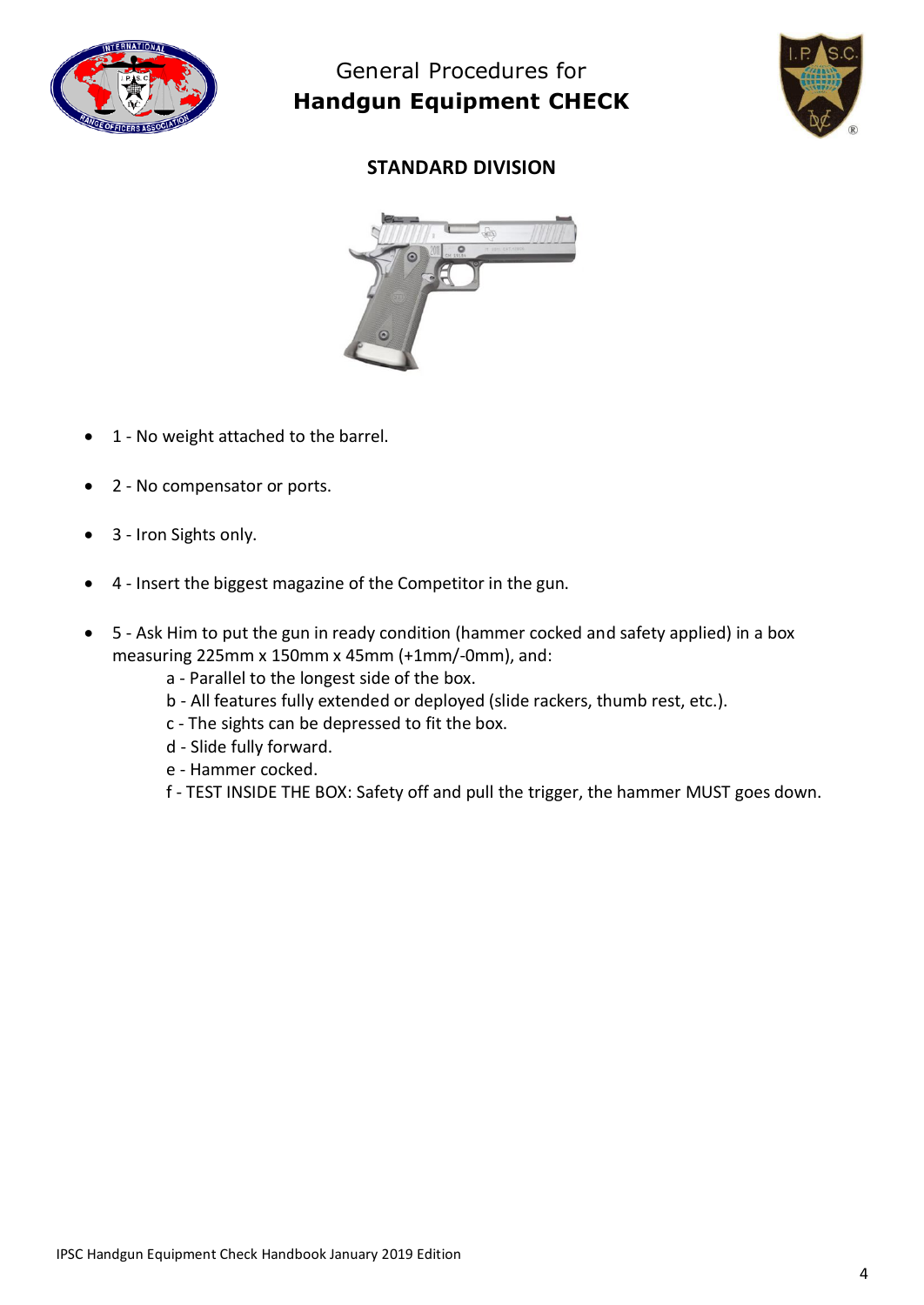



## **CLASSIC DIVISION**



- 1 No weight attached to the barrel.
- 2 No compensators or ports.
- 3 No slide lightening cuts.
- 4 No thumb rest or slide rackers.
- 5 Allowed thumb shield if do not work as thumb rest.
- 6 Frame is one piece of metal, single stack.
- 7 Stirrup cuts present.
- 8 75mm max length, measure from the leading edge of the dust cover to the rear of slide stop pin.
- 9 Magwell maximum outside width of 35mm.
- 10 Iron sights only.
- 11 Insert the biggest magazine of the Competitor in the gun.
- 12 Ask Him to put the gun in ready condition (hammer cocked and safety applied) in a box measuring 225mm x 150mm x 45mm (+1mm/-0mm), and:
	- a Parallel to the longest side of the box.
	- b All features fully extended or deployed (slide rackers, thumb rest, etc.).
	- c The sights can be depressed to fit the box.
	- d Slide fully forward.
	- e Hammer cocked.
	- f TEST INSIDE THE BOX: Safety off and pull the trigger, the hammer MUST goes down.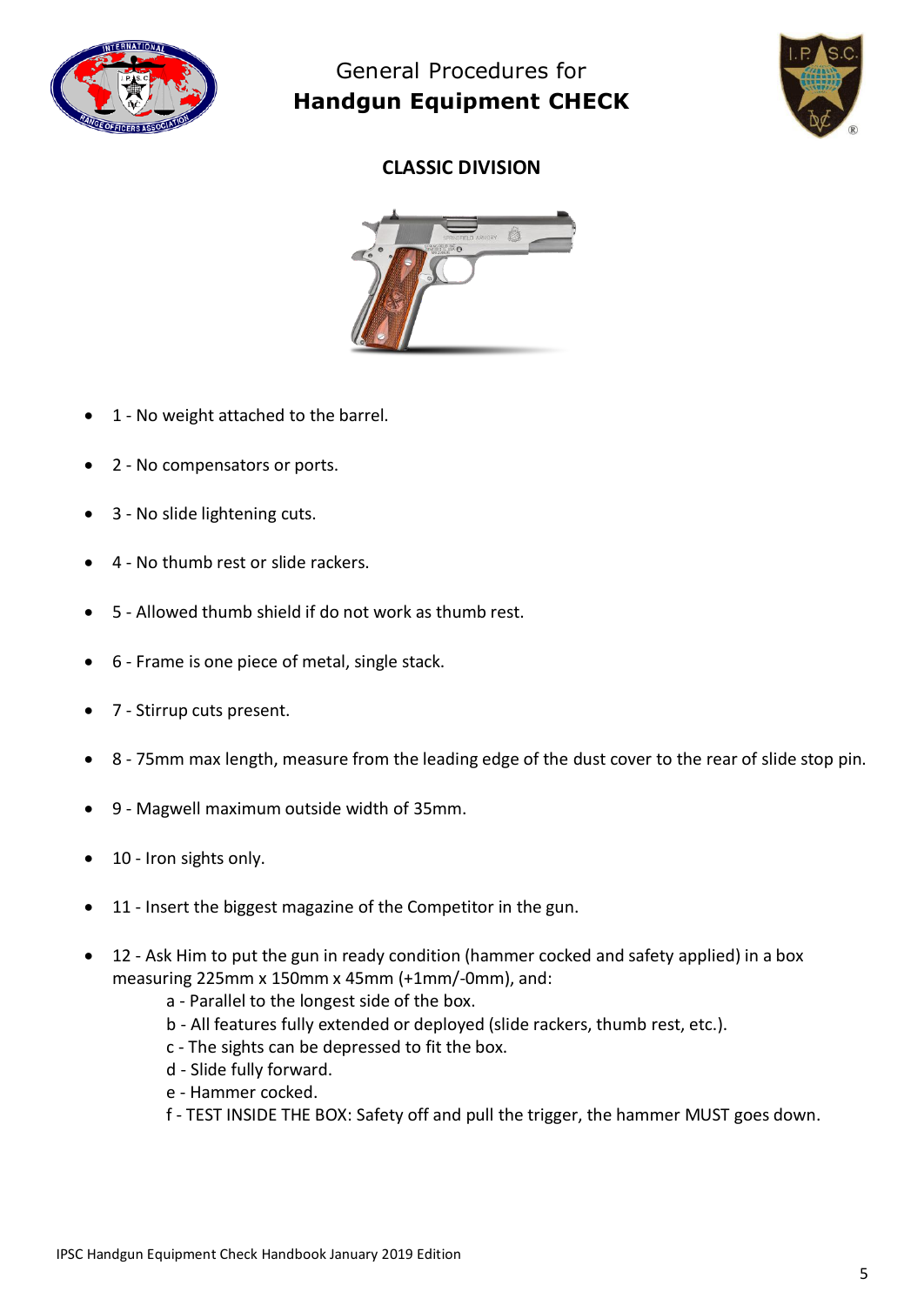



## **PRODUCTION DIVISION**



- 1 Only approved models from our IPSC list (found at www.ipsc.org). NO single action guns.
- 2 Minimum trigger pull of 2.27 Kg (5 Lbs.) for first shot OR Minimum trigger pull of 1.36 Kg (3 Lbs.) for every shot. Ask the competitor which one it will be done before doing the test.
- 3 Maximum barrel length is 127mm.
- 4 Rack the slide and check if Firepin Safety is installed.
- 5 Check all magazines:
	- a Only bumpers or pads that add negligible weight on magazine.
	- b No removal of weight of magazine unless is negligible.
- 6 NO MODIFICATIONS
	- a No aftermarket barrels, only originals for the model.
	- c ONLY MINOR DETAILING.
	- d Prohibited:
		- I Fast reloading modifications
		- II Stippling
		- IV Rubber sleeves
	- e Sights:
		- I May be trimmed
		- II Color can be applied
		- III Can be fitted with Fiber Optics or similar
	- f Aftermarket panels allowed.
	- g Application of tape on grip allowed (see Appendix E3a)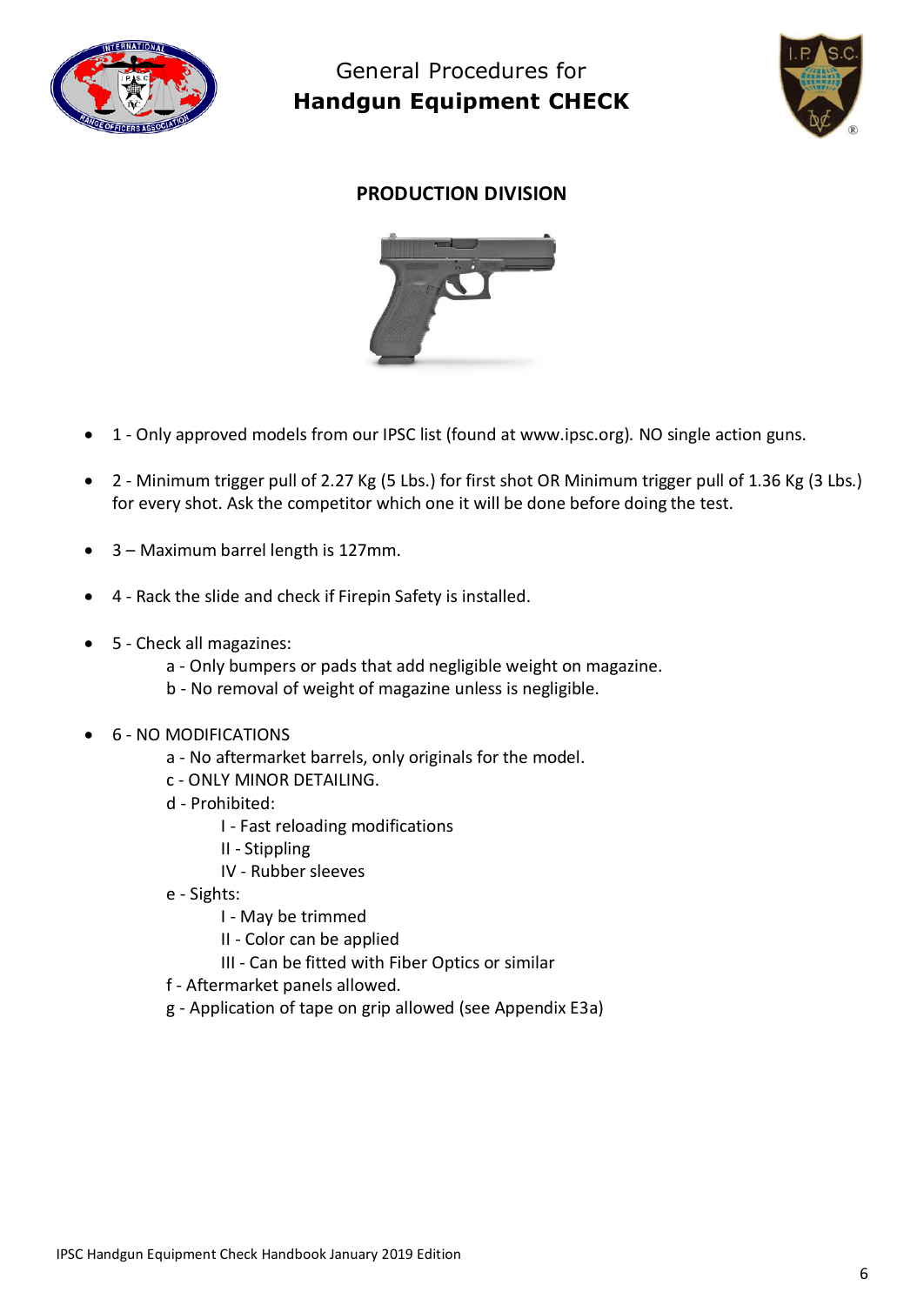



## **PRODUCTION OPTICS DIVISION**



- 1 Only approved models from our IPSC list (found at www.ipsc.org). NO single action guns.
- 2 Minimum trigger pull of 2.27 Kg (5 Lbs.) for first shot OR Minimum trigger pull of 1.36 Kg (3 Lbs.) for every shot. Ask the competitor which one it will be done before doing the test.
- 3 Maximum barrel length is 127mm.
- 4 Rack the slide and check if Firepin Safety is installed.
- 5 Check all magazines:
	- a Only bumpers or pads that add negligible weight on magazine.
	- b No removal of weight of magazine unless is negligible.
- 6 NO MODIFICATIONS
	- a No aftermarket barrels, only originals for the model.
	- c ONLY MINOR DETAILING.
	- d Prohibited:
		- I Fast reloading modifications
		- II Stippling
		- IV Rubber sleeves
	- e Sights:
		- I May be trimmed
		- II Color can be applied
		- III Can be fitted with Fiber Optics or similar
	- f Aftermarket panels allowed.
	- g Application of tape on grip allowed (see Appendix E3a)